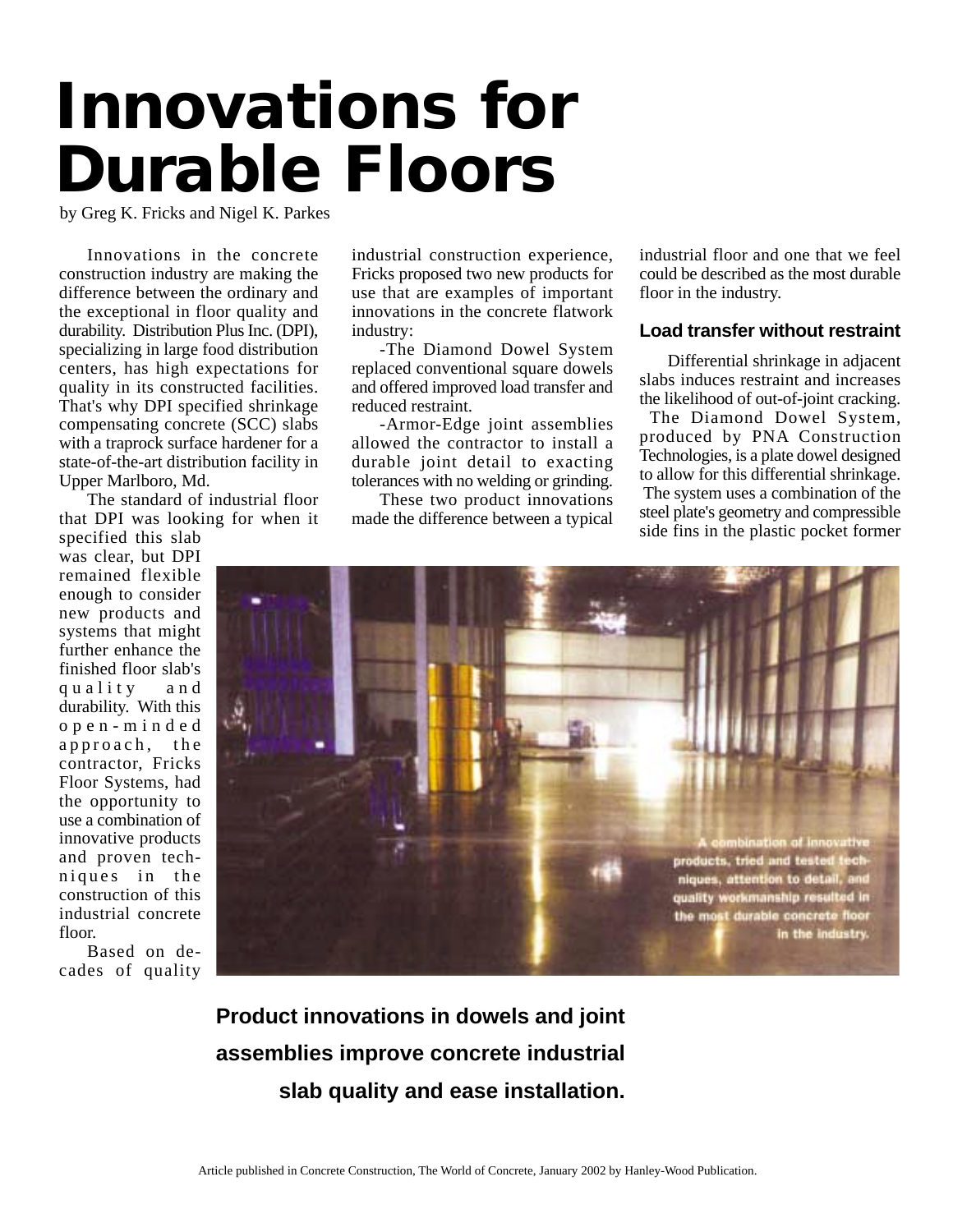

-The finished slab has fewer random cracks.

-The plastic pocket formers are simply nailed to the form and cast into the first slab. It is easy for us to insert the plates into the first slab right before the second slab is placed.

-Cleanup around the slab is easier because the dowels are not in the way. We can still fine grade before inserting the diamond plate dowels, and the plates don't stick out as far as the old round dowels. There's less of a tripping hazard when working around the slab.

## **Explaining advantages**



to ensure that the plate does not restrain lateral movement while still transferring the total vertical load. The original design called for traditional square dowels and clips, but DPI was convinced to use the diamond plate dowels upon learning that Fricks had become advocates of the new system because of its many advantages.

## **Response of concrete workers**

We asked the concrete construction crew what they liked about the diamond

plate dowel system over the traditional round or square dowel systems. They replied:

-The diamond plate dowel overcomes the typical problems we have with misaligned round or square dowels that are often bumped or placed out of position during construction.

-The plate dowel components are easier to set. Removal is simplified since we have to handle them only once; there is no need to pull dowels and replace them after the forms are removed.



**Above: Additional reinforcement in column detailing provides protection against reentrant cracking. Left: Hand troweling of the joints ensures that the joints are flat.**

**Left: the plate dowel pocket former is nailed to the form prior to casting the first slab.**

Conventional dowels have to be removed to allow for the removal of edge forms. They then must be replaced before the adjacent slab is placed. Unless workers take extreme care

during this operation, they easily can hollow out a cone-shaped hole in the freshly placed concrete, which can reduce the load-bearing capacity of the dowel significantly. The replacement of round or square dowels requires the same care to prevent the green concrete from becoming fractured at the interface of the joint. It is often difficult to explain to site operatives the difference between tapping the dowels back in and beating them back in when production rates are at stake. The new diamond plate dowel eliminates these concerns.

Especially when SCC is used, elimination of slab restraint can be critical. With SCC, the concrete is designed to expand within the first 7 days to compensate for the normal drying shrinkage, then return to its original size. To achieve this we must reduce all restraint caused by subgrade friction or dowels. The diamond plate dowel system eliminates restraint caused by misaligned dowels in construction joints, and it is also minimizes the likelihood of out-ofjoint cracking.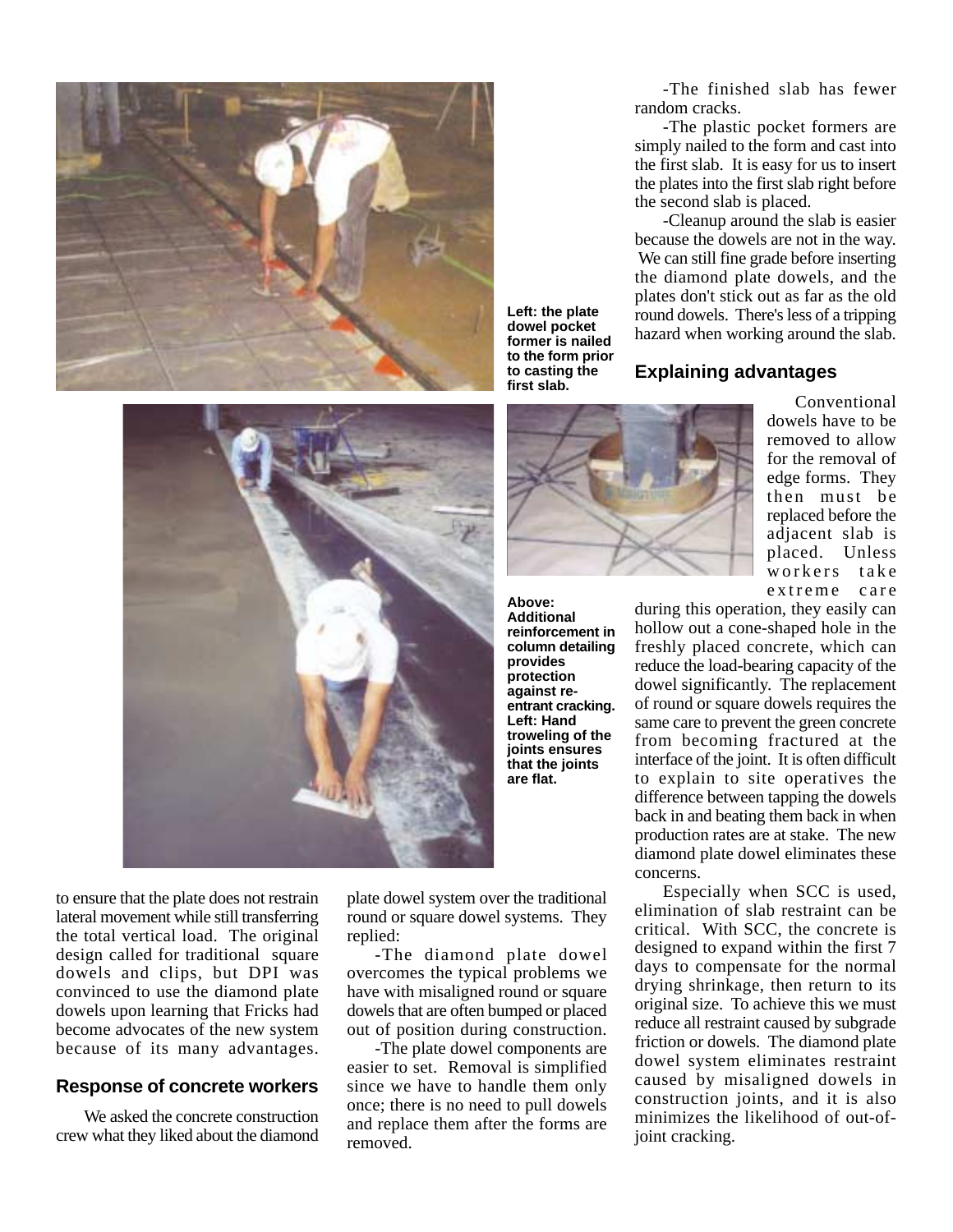## **Improved joint protection**

Joint failure (spalling at the joints) is the most frequent complaint from owners of industrial concrete floors.

DPI recognized the need for good joint protection and specified steel armored joints. The Armor-Edge joint assembly was used for the very first time on this project. This fully fabricated assembly

was developed by PNA to improve the tolerances of armored joints, **Left: The diamond plate dowel system allows for differential shrinkage in adjacent slab placements, allowing the joint to open freely and provide total load transfer. Below: an assembly diagram of the diamond plate dowel system and the continuous steel joint.** 2-3/8 x 2" Armor-Edge continuous steel joint Assembly bolt welded to right bar "Nylon" nut inside steel nut on left; the steel nut and 4" x 3/8" Headed Ö bracket must be removed Studs @ 12" O.C. O prior form removal Assembly bracket. **PNA Diamond Dowel** (non-continuous) is Pocket Former secured to the form at the top and back "2 x" Lumber



**Left: A void area is created when dowels are spun for removal. Spinning and pulling out the dowels are necessary to remove the forms. The void minimized the dowel's effectiveness in load transfer.**

prevent secondary spalling to the outer edge of the steel bars and reduce the labor required for installation.

## **Response of workers**

Some of the comments from the Fricks' installers about working with the armored joint assembly are as follows:

-The armored edge assembly is much easier to set than conventional armored joints. It is easier to keep straight and to keep both sides flush during the concrete pour.

-These steel joints require less work because we set both sides at once. We don't need a welder to set the second side.

-We don't have to return and grind off the welds after both sides have been placed. That means we don't have to worry about scratching the concrete surface with the machines when we grind off the tack welds.

## **Explaining the edge assembly**

The joint assembly is constructed with two cold-rolled steel bars. These bars are flatter and provide a square edge to finish up to. This improved top surface prevents the typical secondary spalling to the outer edge of the bar that often occurs with more conventional site-fabricated armored joints. Hand finishing against the armored edge during the strike-off and initial setting of the concrete ensures the flatness across the joints. This was followed up with trowel machines to achieve the same burnished trowel finish all the way up to the joint.

## **Site testing and QC**

Designs incorporating the use of SCC in slabs can produce exceptionally durable floors. But, in order for these designs to work properly, efforts must be made to ensure that the concrete mix is expanding at the right rate for the reinforcement design. The contractor must understand this importance and be able to test the concrete expansion onsite.

On this project, tests were run on trial mix designs before the start of the